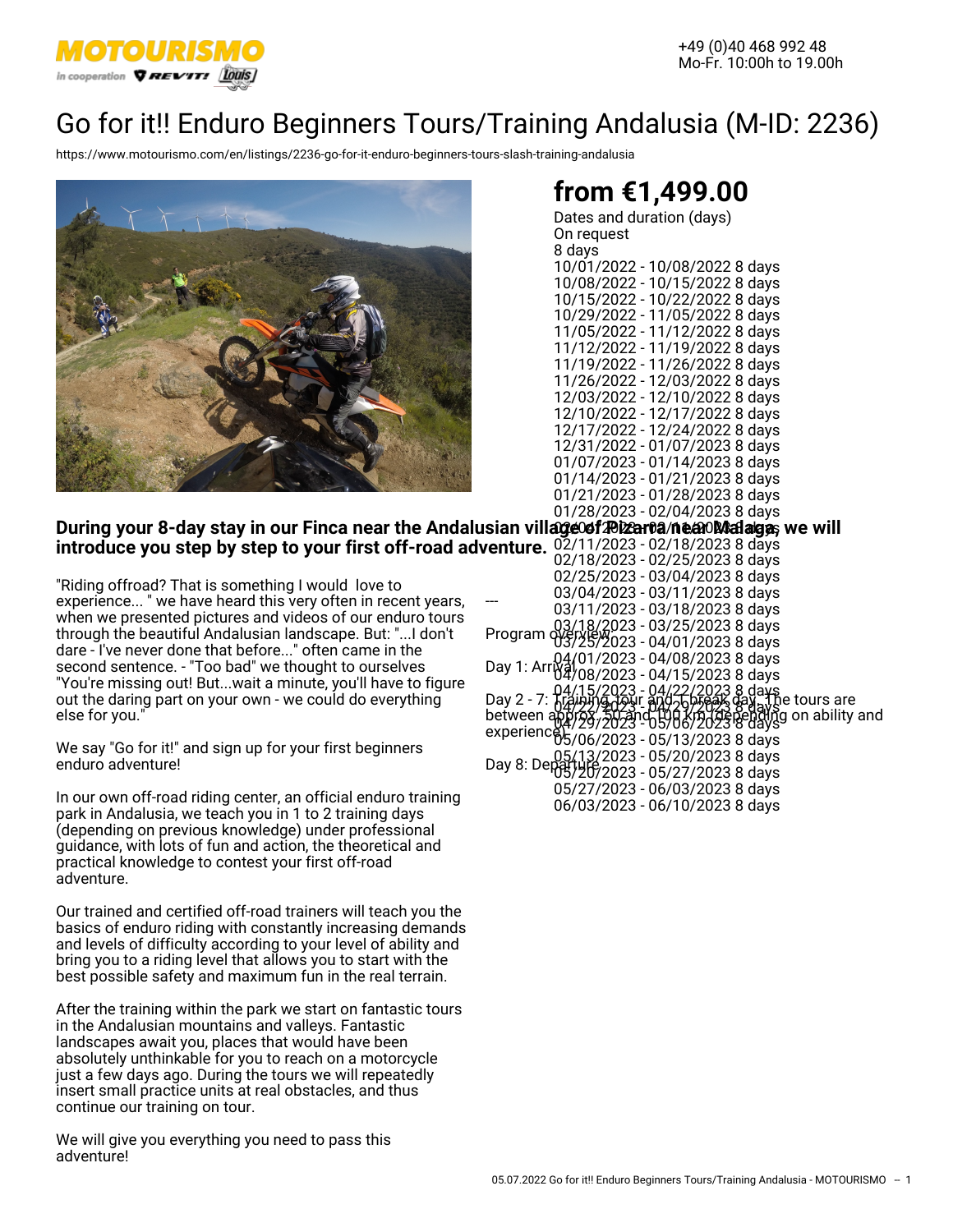| Category                          | Motorcycle Tour and Training                 |
|-----------------------------------|----------------------------------------------|
| Terrain                           | Offroad                                      |
| Vehicle                           | motorcycle rent incl.                        |
| Tourguide / Coach                 | yes (guided)                                 |
| Accommodation                     | Hotel / B&B or similar                       |
| Flight to / from                  | no, not incl.                                |
| Ferry                             | no, not incl.                                |
| Support vehicle (luggage/service) | no                                           |
| Level of difficulty               | easy                                         |
|                                   | medium                                       |
| Customer payment protection       | no                                           |
| Special                           | Winter escape                                |
| Countries                         | Spain                                        |
| * PRICING                         | Minimal without optional extras, see pricing |

### **Pricing**

|                 | per rider in double/shared room and KTM rental motorcycle                                                                                  | €1,499.00 |  |
|-----------------|--------------------------------------------------------------------------------------------------------------------------------------------|-----------|--|
|                 | Single rooms until October (supplement = $£140$ ) can currently only be allocated shortly<br>before the tour, on request or on site.       |           |  |
|                 | Single rooms from October (supplement = $\epsilon$ 250) can currently only be allocated shortly<br>before the tour, on request or on site. |           |  |
|                 |                                                                                                                                            |           |  |
|                 | Optional:                                                                                                                                  |           |  |
|                 | Airport transfer: $\epsilon$ 45 / way (to be paid in the destination)                                                                      |           |  |
|                 |                                                                                                                                            |           |  |
| <b>Included</b> |                                                                                                                                            |           |  |
|                 | 8 days stay including 5 riding days (other variants possible)                                                                              |           |  |
|                 | 7 nights incl. breakfast in our Finca                                                                                                      |           |  |
|                 | 1 day of break                                                                                                                             |           |  |
|                 |                                                                                                                                            |           |  |

7 nights in double room with breakfast

Rental motorcycle (more info under "More details")

Petrol for rental vehicles

Trained and certified offroad trainers

Commemorative gift

Pictures from the tour